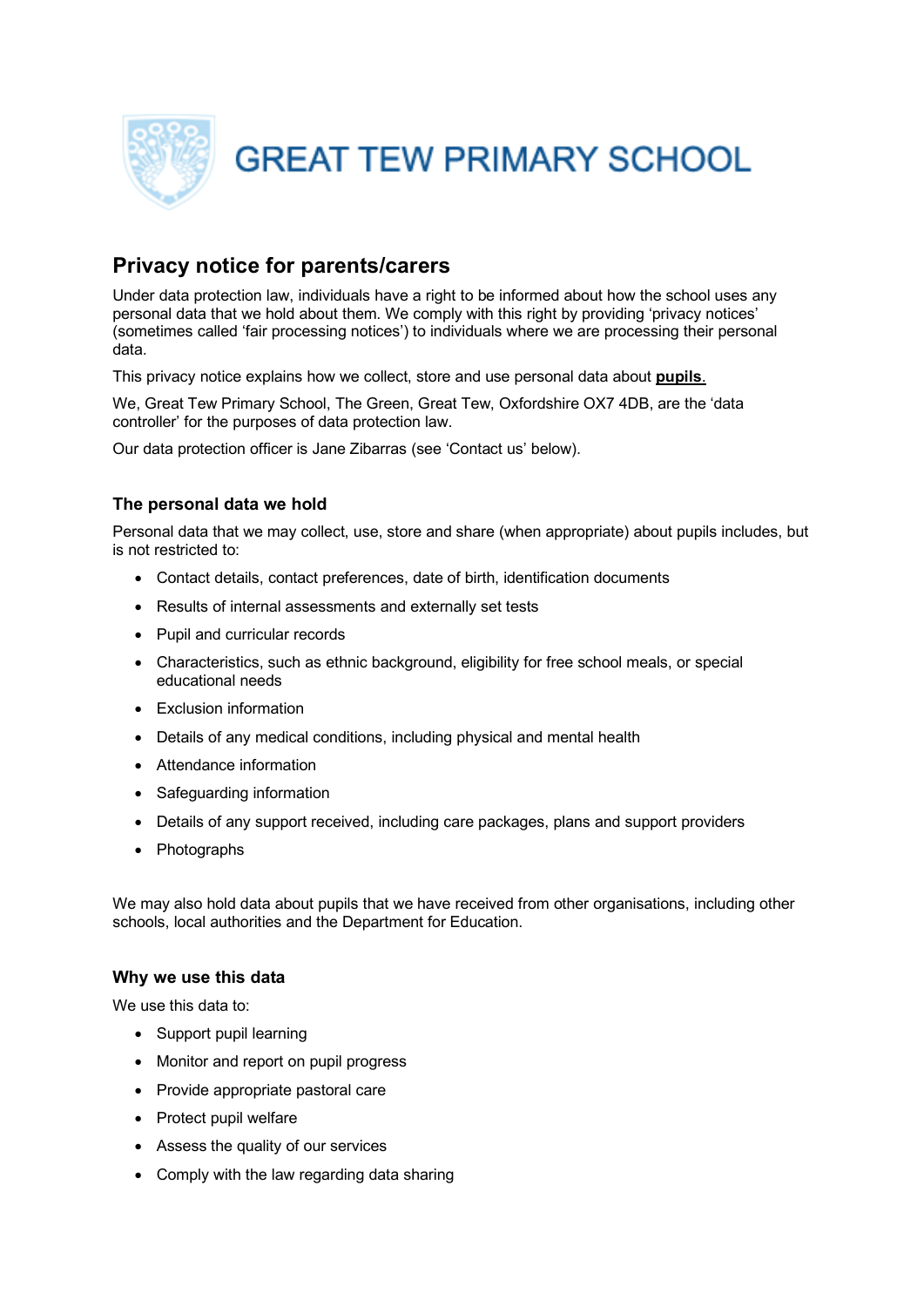# **Our legal basis for using this data**

We only collect and use pupils' personal data when the law allows us to. Most commonly, we process it where:

- We need to comply with a legal obligation
- We need it to perform an official task in the public interest

Less commonly, we may also process pupils' personal data in situations where:

- We have obtained consent to use it in a certain way
- We need to protect the individual's vital interests (or someone else's interests)

Where we have obtained consent to use pupils' personal data, this consent can be withdrawn at any time. We will make this clear when we ask for consent, and explain how consent can be withdrawn.

Some of the reasons listed above for collecting and using pupils' personal data overlap, and there may be several grounds which justify our use of this data.

## **Collecting this information**

While the majority of information we collect about pupils is mandatory, there is some information that can be provided voluntarily.

Whenever we seek to collect information from you or your child, we make it clear whether providing it is mandatory or optional. If it is mandatory, we will explain the possible consequences of not complying.

### **How we store this data**

We keep personal information about pupils while they are attending our school. We may also keep it beyond their attendance at our school if this is necessary in order to comply with our legal obligations. Our Records Management & Retention Policy sets out how long we keep information about pupils. A copy of the policy may be requested via the school office.

# **Data sharing**

We do not share information about pupils with any third party without consent unless the law and our policies allow us to do so.

Where it is legally required, or necessary (and it complies with data protection law) we may share personal information about pupils with:

- Our local authority to meet our legal obligations to share certain information with it, such as safeguarding concerns and exclusions
- The Department for Education
- The pupil's family and representatives
- Educators and examining bodies
- Our regulator Ofsted
- Suppliers and service providers to enable them to provide the service we have contracted them for
- Financial organisations
- Central and local government
- Our auditors
- Survey and research organisations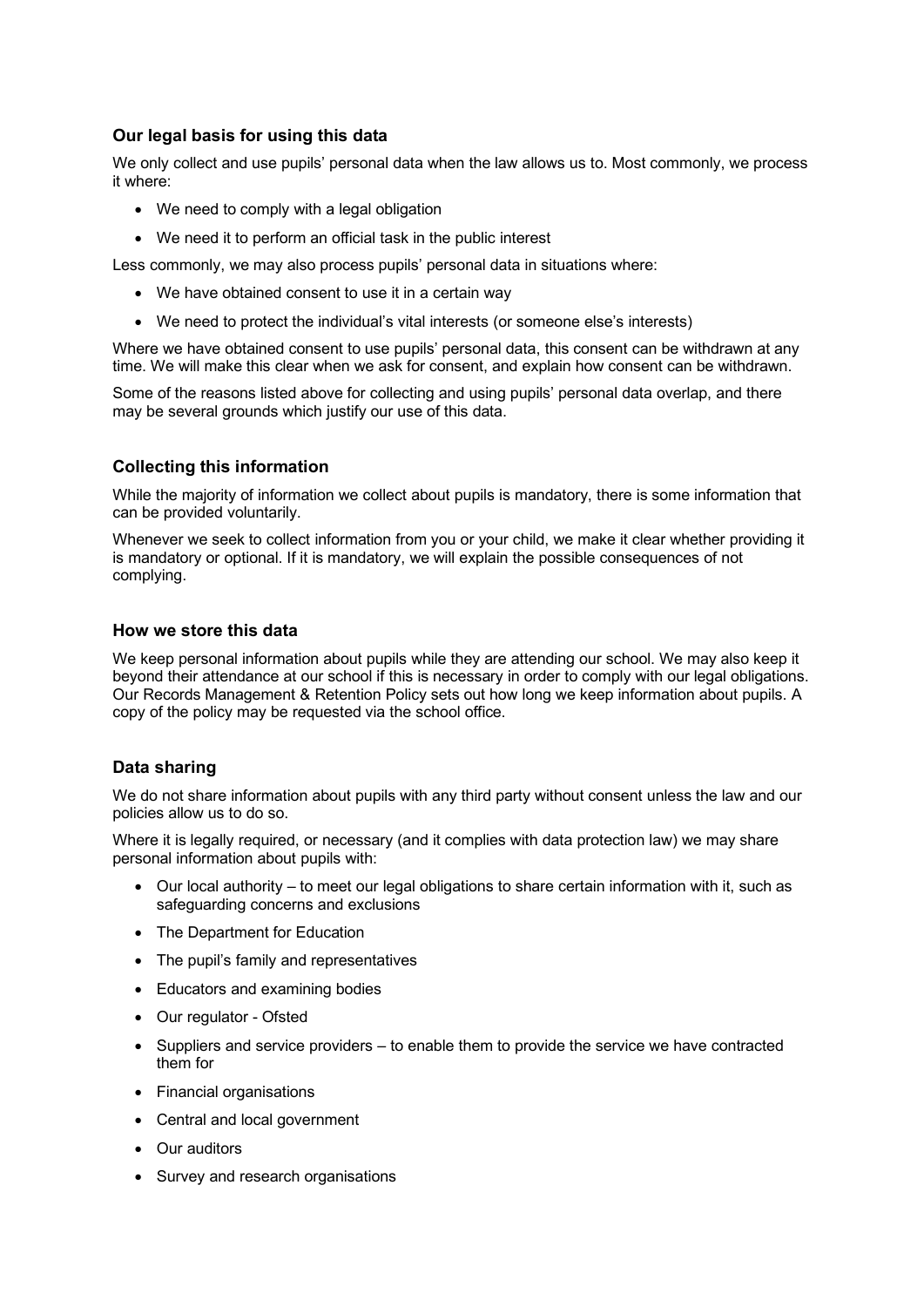- Health authorities
- Security organisations
- Health and social welfare organisations
- Professional advisers and consultants
- Charities and voluntary organisations
- Police forces, courts, tribunals
- Professional bodies

#### **National Pupil Database**

We are required to provide information about pupils to the Department for Education as part of statutory data collections such as the school census and early years census.

Some of this information is then stored in the National Pupil Database (NPD), which is owned and managed by the Department and provides evidence on school performance to inform research.

The database is held electronically so it can easily be turned into statistics. The information is securely collected from a range of sources including schools, local authorities and exam boards.

The Department for Education may share information from the NPD with other organisations which promote children's education or wellbeing in England. Such organisations must agree to strict terms and conditions about how they will use the data.

For more information, see the Department's webpage on how it collects and shares research data.

You can also contact the Department for Education with any further questions about the NPD.

#### **Transferring data internationally**

Where we transfer personal data to a country or territory outside the European Economic Area, we will do so in accordance with data protection law.

### **Parents and pupils' rights regarding personal data**

Individuals have a right to make a **'subject access request'** to gain access to personal information that the school holds about them.

Parents/carers can make a request with respect to their child's data where the child is not considered mature enough to understand their rights over their own data (usually under the age of 12), or where the child has provided consent.

Parents also have the right to make a subject access request with respect to any personal data the school holds about them.

If you make a subject access request, and if we do hold information about you or your child, we will:

- Give you a description of it
- Tell you why we are holding and processing it, and how long we will keep it for
- Explain where we got it from, if not from you or your child
- Tell you who it has been, or will be, shared with
- Let you know whether any automated decision-making is being applied to the data, and any consequences of this
- Give you a copy of the information in an intelligible form

Individuals also have the right for their personal information to be transmitted electronically to another organisation in certain circumstances.

If you would like to make a request please contact our data protection officer.

Parents/carers also have a legal right to access to their child's **educational record**. To request access, please contact Lucy Miles, Head Teacher.